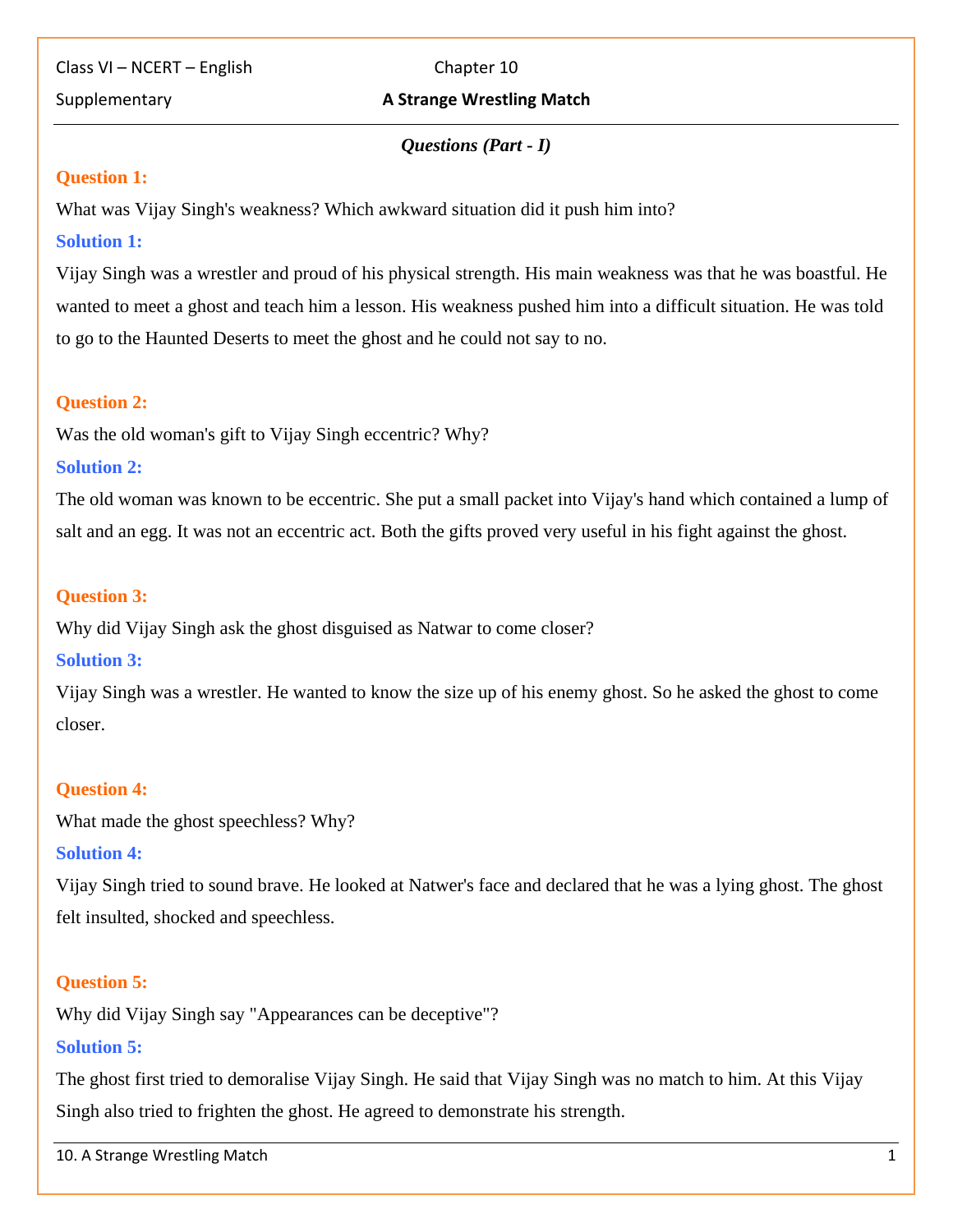#### **Supplementary A Strange Wrestling Match**

## *Questions (Part* **-** *II)*

#### **Question 1:**

How did Vijay Singh use the egg? How did he use the lump of salt?

# **Solution 1:**

Vijay Singh challenged the ghost to squeeze a piece of rock. The ghost tried his best but could not succeed. Vijay Singh took advantage of the darkness. He took out the egg from his pocket and picked up a rock as well. He pressed the egg and claimed victory.

Next time he picked up another piece of rock and gave it to the ghost to crash it. The ghost again failed to crush it. Meanwhile Vijay Singh took out the jump of salt from his pocket and crushed it easily. This time too, he proved himself victorious.

Thus, by using the egg and the lump of salt, he successfully outwitted ghost.

#### **Question 2:**

Why did Vijay Singh conclude that the ghost would not be a worthy opponent to him? Was he fair in his judgement?

#### **Solution 2:**

Vijay Singh claimed victory over the ghost dishonestly. He gave the ghost a piece of rock to crush on both the occasions. But Vijay Singh selected a soft target ( egg and the lump of salt) by cheating with the ghost. Thus, he proved the ghost a weakling in an unfair manner.

## **Question 3:**

Why did Vijay Singh ask the ghost to accompany him to town next day?

## **Solution 3:**

Vijay Singh wanted to take the ghost to his town to impress his people. He also trying to make the ghost as a prisoner.

## **Question 4:**

What made the ghost believe Vijay Singh was dead?

## **Solution 4:**

The ghost struck the bolster hard with his heavy stick. Since he did not hear any groan, he believed Vijay was dead.

10. A Strange Wrestling Match2